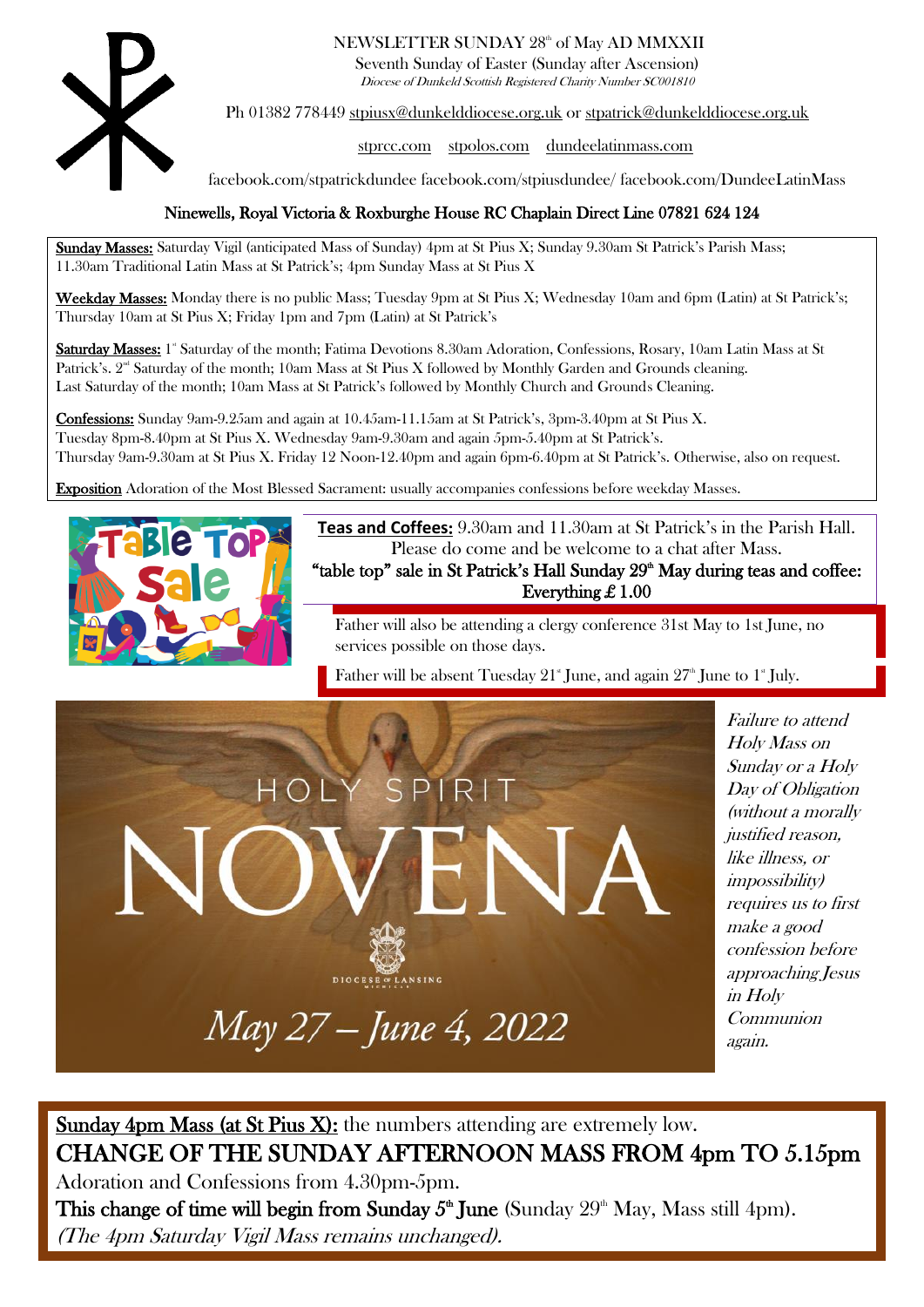Catholic Schools: *This year marks the 90th anniversary of the opening of St. John's RC High School. As part of our celebrations all former staff, pupils and friends of the school are cordially invited to join us for an open morning on Saturday 11th June from 10am to 12 noon. Guests will enjoy a guided tour of the school, be able to look at a display of the school archive, and enjoy a cup of tea and home baking. We look forward to seeing you there!*

**The staff and pupils of St Clement's RC Primary School will host the Education Mass this year on Wednesday 8th June at 7pm in St Andrew's Cathedral, Dundee. All welcome.**

Adult Catechism: Started up again last Friday. Continues on the  $10<sup>th</sup>$  of June. The class lasts 90 minutes. We use the book "the Catechism Explained" by Father Francis Spirago. Everyone is expected to read up to page 395 for the next session, if you want to keep up to date. You should also watch the video series<https://olrfamilycatechism.com/>

**Catholic Magazines:** The new edition of the *Scottish Catholic* magazine is also available, at £2 per copy.

Italian Mass and May Procession: A Mass in Italian and May Procession will be held on Sunday 29 May at 3:00pm at St Mary's Kinnoull, Hatton Road, Kinnoull, Perth, PH2 7BP. The monastery refectory will be open for teas and coffees, so you can bring a wee picnic if you are staying for a chat. Don't forget to bring a flower(s) for the statue of Our Lady! RSVP to Pierluigi Carena at pcarena750@dundeeschools.scot if you plan to attend - just for numbers for the teas and coffee and the Mass leaflet. Please be aware that the paths in grounds are not paved and can get a bit muddy if it has been raining. Everybody more than welcomed To learn about the monastery, visit<https://www.kinnoullmonastery.co.uk/>

Saint Vincent de Paul Society: Meeting again on Tuesday 7<sup>th</sup> June at 6.45pm in the Hall of St Pius X. New Enquirers welcome. SVDP parish collection after Mass will continue on a weekly basis. ANY HELP NEEDED in difficult circumstances? PLEASE CALL 07849 414 641 or e-mail [spxpatsvdp@gmail.com](mailto:spxpatsvdp@gmail.com)  EVERY TUESDAY food distribution at ST PIUS X by SVDP 6pm-6.45pm

Children's Catechism Class:. has concluded for this academic year.

Thank you to our catechists, parents, and the children themselves for all the extra effort.

Little Flower's Girls' Club: a Catholic club for girls that teaches the virtues through scripture, saints' biographies and the catechism. We are looking for families that are interested in their daughter(s) participating in a new group starting soon. For girls aged 5+, meeting once a month (day and time to be confirmed), with craft activities, and establishing lasting friendships whilst earning virtue badges.

If you would like to express an interest, please contact Fiona McPhee on 07792 386 126.

Pilgrimages: the official Diocesan Pilgrimage to Lourdes, please check the notice boards for contact details and information.

Chartres Pentecost Pilgrimage, official Scottish Chapter participating again this year. Please contact Julienne Thurrott 07738 496 294 to register your interest, discover the various flights others are taking, hotels that are available etc.

Devotions: the perpetual novena to Our Lady of the Miraculous Medal at St Patrick's before the 10am Wednesday Mass, and the same for St Philomena before the 10am Mass on Thursdays at St Pius X. Beginning at 9.30am before Benediction. This means confessions on those days must end at 9.30am.

Monthly Garden and Cleaning Days: Your efforts are very much appreciated. We need new recruits though. If you can help, please put 10am on the last Saturday of the month in your diary now for St Patrick's (25<sup>th</sup> June)! Church cleaning at St Pius X is the last Tuesday of the month,  $9am$  on  $31°$  of May, but the garden and maintenance work is the second Tuesday of the month after the St Peregrine Mass,  $11^{\text{th}}$  June.

Dundee Pregnancy and Parent Support (DPAPS): Local Catholic voluntary organisation offering support to pregnant women, and parents. They can help with the supply of baby equipment and clothing; can also provide companionship at appointments and help with accessing benefits and financial assistance. If you have any enquiries regarding DPAPS you can visit their Facebook page, or call 07453 784295.



**Please join Bishop Stephen** for the opening of **Dundee Pregnancy and Parenthood's** new premises at St Columba's, Derwent Avenue, Kirkton,

Dundee, DD3 OBE

**Tuesday** 31<sup>st</sup> May, 7pm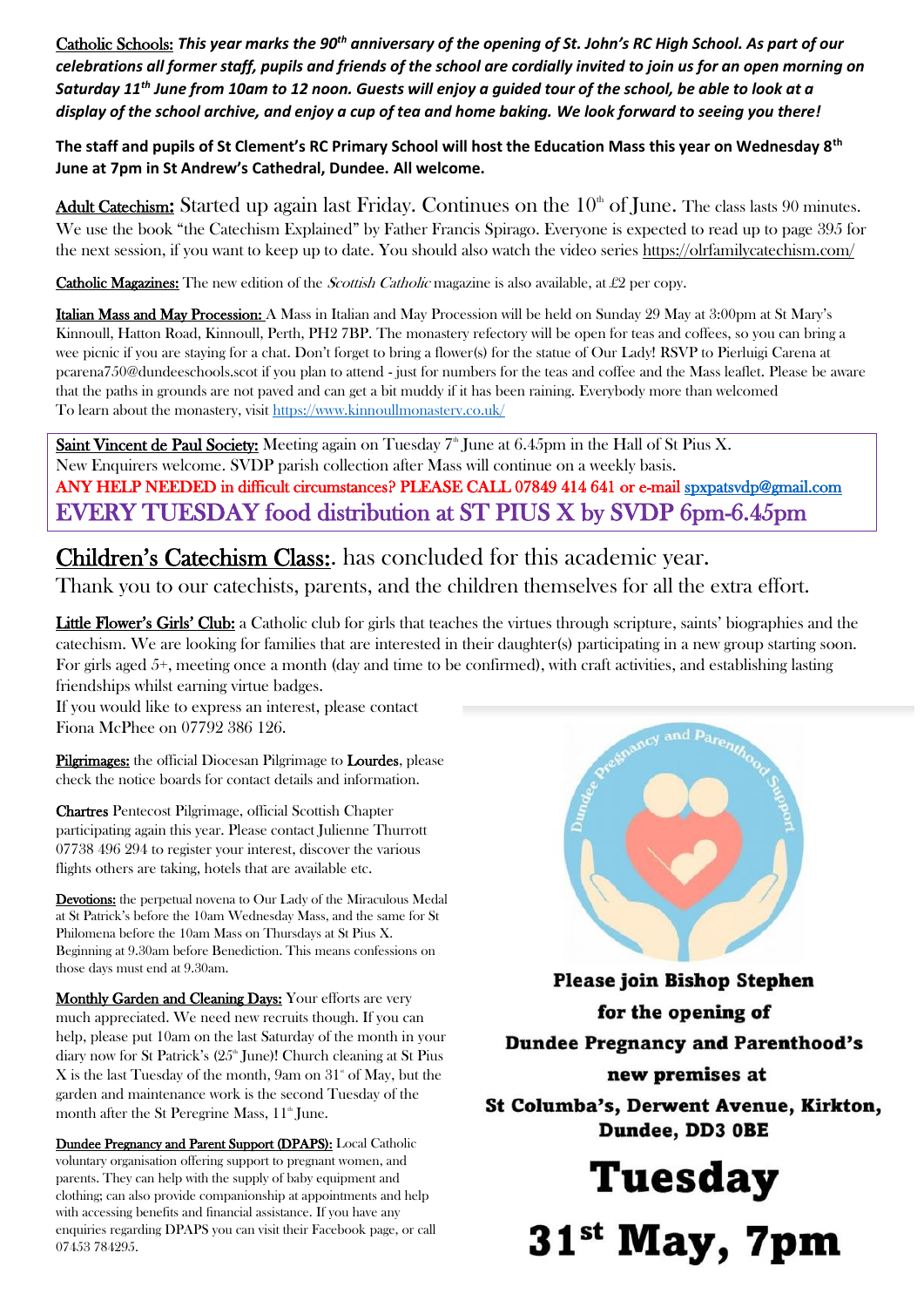Parish Safeguarding Representative: Dr Joseph Geoghegan 07771 265197, for anything regarding the safeguarding of children, vulnerable adults, and the safety of the community either at St Pius X or St Patrick's. <https://www.scsafeguarding.org.uk/> You can also contact the Scottish Catholic Safeguarding Service (SCSS) by telephoning 0141 332 7177 or by email a[t contact@scsafeguarding.org.uk](mailto:contact@scsafeguarding.org.uk) Mr John Smith is the Diocesan Safe Guarding Advisor, he can be contacted at the Diocese of Dunkeld Curial Office, 30 Lawside Road, Dundee, DD3 6SB, Tel: 01382 225453, Email: [safeguardingadvisor@dunkelddiocese.org.uk](mailto:safeguardingadvisor@dunkelddiocese.org.uk) If you think someone is at immediate risk of harm, please call the police or social services.

Father will again attend with all the clergy of the Diocese an update on Safeguarding on Thursday  $9^{\circ}$  June 11.30am at St Mary's Forebank.

Finance: Thank you for your continued contributions. St Patrick's Bank Account: (The RC Diocese of Dunkeld) Sort Code Number 82-62-14, Account Number 10011047

(Clydesdale Bank) St Pius X Bank Account: (St Pius X) Sort Code 83-1814 Account Number 00276070 (Royal Bank of Scotland)

Sacred Heart Traditional Latin Mass Account: (Pastoral Centre) Sort Code 83-1832 Account Number 00148918 (Royal Bank of Scotland)



## June, month of the Sacred Heart:

Pubic holidays scheduled for

## Thursday  $2^{\text{nd}}$  June and Friday  $3^{\text{rd}}$  June

make a perfect opportunity for some spiritual and parochial events of an extraordinary character.

As part of the apparitions of the Sacred Heart of Jesus to St Margaret Mary Alacoque (see the picture to the left) a request was made by Our Lord that during the night of the Thursday before the First Friday, there would be an act of adoration and reparation.

## Exposition of the Blessed Sacrament from 11pm on Thursday night 2<sup>nd</sup> June, to 1am on Friday 3<sup>nd</sup> June (Concluding at 1am Friday morning with Benediction)

There will be Adoration and Confessions as usual at 12 Noon on Friday, before the 1pm Parish Mass.

# Also a Public Holiday Lunch,

refreshments will be made available in the Parish Hall after the 1pm Mass, teas, cakes and sandwiches (beginning approx. 1.30pm) Public Holiday Lunch will be open to everyone, and is a good opportunity to reach out to those who might be alone during this long weekend. You could maybe bring a neighbour? Someone who might not normally come to Church, but you know is also alone or without much family? Everyone should feel welcome to come (also a Sign Up Sheet to help gauge numbers is available at Mass), even without coming to the 1pm Mass. Donations for the

excluded on the grounds of being unable to contribute in bringing something. (Remember to either abstain from flesh meat on Fridays, or do an act of penance to remind ourselves of Jesus' sacrifice on Calvary)



lunch are possible too, but nobody should feel

Then for those who would like to stay longer Father will play a DVD

## screening of a The Story of Knock

a documentary-drama (90 minutes) on the apparitions of Our Lady at Knock, County Mayo, Ireland, in 1879.

### SECOND COLLECTION TODAY; Second Collections in 2022:; 29<sup>th</sup>

May,  $7^{\text{th}}$  Sunday of Easter *The Apostolate of Communications;*  $5^{\text{th}}$  June Pentecost *The* Day for Life;  $26^{\text{th}}$  June Solemnity of Sts Peter and Paul, Peter's Pence;  $10^{\text{th}}$  July  $15^{\text{th}}$ Sunday of the Year, The Apostleship of the Sea;  $31^{\circ}$  July  $18^{\circ}$  Sunday of the Year, Bishop's Mensal Fund; 11<sup>th</sup> September 24<sup>th</sup> Sunday of the Year, The sick and retired

priests Fund; 23<sup>th</sup> October 30<sup>th</sup> Sunday of the Year, Mission Sunday; 20<sup>th</sup> November Solemnity of Christ the King, *Catholic Education Service*; 27<sup>th</sup> November 1<sup>st</sup> Sunday of Advent, *Poor Mission Fund*. Thank you for your generosity this year.